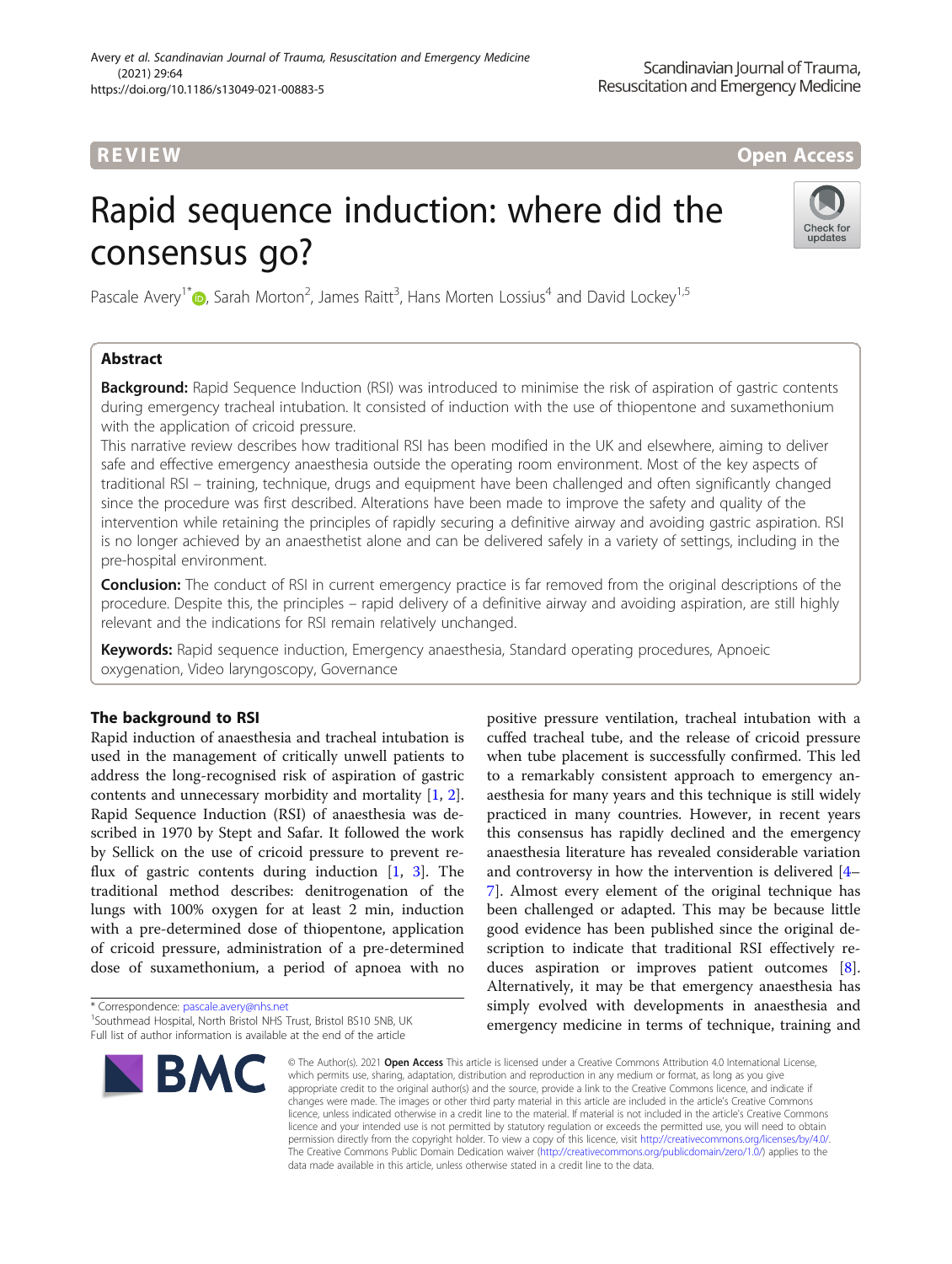new drugs and equipment. An ambitious recent systematic review of the limited available high quality evidence attempted to establish which factors improved or failed to improve the success and safety of RSI [\[9](#page-6-0)]. It identified key factors as oxygenation strategies, patient position, choice of drugs, checklists and use of videolaryngoscopy. In this narrative review, we will aim to describe how the traditional RSI has evolved and how these and other factors have led to the extensive modification of the standard RSI technique in the UK and elsewhere. We have not specifically addressed RSI in children but many of the same issues apply.

### Methodology

PubMed, Web of Science, Cochrane, OVID, and Embase were searched electronically for relevant articles using Medical Subject Heading (MeSH) terms relevant to each sub-section of the article. For example, "Rapid Sequence Induction OR RSI" AND "checklists OR SOPS OR standard operating procedures OR guidelines". Titles and abstracts were screened for papers of relevance by two authors (PA and SM). Reference lists of included articles were screened for relevant titles. Articles were then reviewed by two authors (PA and SM) to ensure sufficient quality before being included in the review; if there was any disagreement a third author (DL) was included in the decision.

### The indications for RSI

Although the technique of RSI has evolved, the indications for RSI have remained essentially unchanged for many years. The aim of RSI is to deliver anaesthesia with muscle relaxation to achieve rapid intubation with the prevention of aspiration of gastric contents [[10\]](#page-6-0), and most of the many indications for an RSI outside the operating theatre have been categorised using an ABCDE approach (Table 1), with the "A" and "B" indications often recognised as the more common indications [\[11](#page-6-0)].

### RSI outside the operating theatre

RSI was originally described in an operating theatre environment, but it is no longer only delivered there.

Table 1 Indications for RSI

- Breathing – inadequate ventilation, respiratory failure or hypoxia

Within hospitals, there remains variation between speciality operating theatres, with obstetric theatres still reporting the highest use of a "traditional RSI" [\[6](#page-6-0)] among the relatively small numbers of patients receiving general anaesthesia for delivery. The concept of 'critical care without walls' – where key critical care interventions are delivered wherever required – has resulted in RSI frequently being performed outside the operating theatre in the emergency department (ED), intensive care unit (ICU) and in pre-hospital settings [\[12,](#page-6-0) [13\]](#page-6-0). The frequently acknowledged challenges with anaesthesia outside the operating theatre include unfamiliar environments, teams, and equipment  $[14]$ . The NAP4 study (Major complications of airway management in the United Kingdom) reported that complications outside the operating theatre are common and that one in four major airway adverse events in a hospital are likely to occur in ICU or the ED  $[15]$  $[15]$ . Although the case mix of emergency patients anaesthetised outside the operating theatre is always likely to result in higher risk and an increased risk of complications, the number of adverse events may be reduced by improving the standard of airway management. Recent UK guidelines on pre-hospital anaesthesia emphasise that even when anaesthesia is delivered in the pre-hospital phase of care the standards of practice should be similar to those in the emergency department [\[14](#page-6-0)].

#### Who delivers RSI?

Traditional RSI was delivered by anaesthetists. Emergency anaesthesia is no longer the exclusive reserve of the anaesthetist although in European countries they still deliver the vast majority of procedures. A minority of emergency physicians in the UK have undertaken training in anaesthesia and are able to deliver emergency anaesthesia in the emergency department or as part of a pre-hospital doctor-paramedic team. Emergency anaesthesia conducted by emergency physicians is much more common in some other systems. The Australian and New Zealand Emergency Department Airway Registry (ANZEDAR) reported 3710 intubations carried out over 2 years in 43 emergency departments. 72% were carried out by emergency physicians and the 84.3% first pass intubation success rate is comparable to that reported in studies where intubation was carried out by anaesthetists. The authors do however comment on the significant (26%) adverse event rate. A similar first pass intubation success was reported in Scotland in 3738 patients, 72% of whom were intubated by emergency physicians. In this series a system had developed where emergency physicians and anaesthetists were both present and collaborated in advanced airway management [[16\]](#page-6-0).

<sup>-</sup> Airway – loss of airway patency

<sup>-</sup> Circulation – improve oxygen delivery in hypovolaemia or allow haemorrhage control procedures

<sup>-</sup> Disability – neuroprotection particularly in traumatic brain injury, reduced Glasgow Coma Score, status epilepticus, post cardiac arrest protection

<sup>-</sup> Everything else – e.g. emergency surgery, humanitarian indications, temperature control (e.g. serotonin syndrome), to facilitate safe transfer.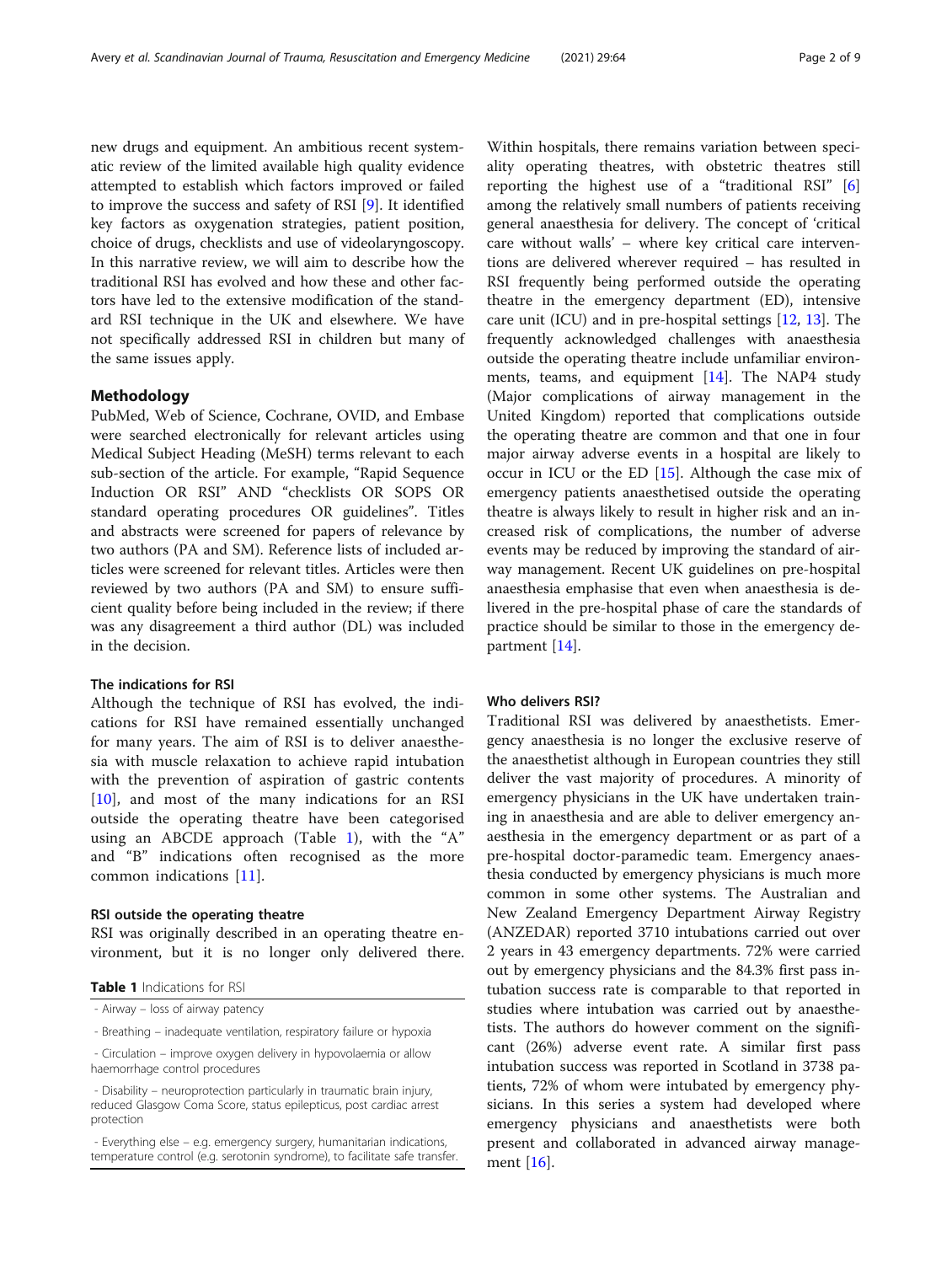The UK Royal College of Anaesthetists stipulates that physicians should perform an Initial Assessment of Competence after a 3 month period prior to being able to give anaesthetics without direct supervision [[17\]](#page-6-0). Pre-Hospital Emergency Anaesthesia (PHEA) is usually delivered by a trained team of physician and paramedic and requires additional training, with physicians expected to have completed a minimum of 6 months anaesthetic experience [[18](#page-6-0), [19\]](#page-6-0). Drug-assisted paramedic intubation rarely takes place in the UK, although some critical care paramedics may perform advanced airway techniques in a pre-hospital cardiac arrest situation if supraglottic airway devices fail [\[20\]](#page-6-0). One US study suggests that at least 25 previous intubation attempts result in an improved first pass intubation rate, with at least 4 weeks of intense training required to achieve this [\[21](#page-6-0)].

The evidence reporting intubation success rates and complications by provider type is often of low quality and with considerable heterogeneity between systems. Two meta-analyses of the available evidence demonstrated significantly higher failed intubation rates and adverse events for non-physicians when compared with physicians [\[22](#page-6-0), [23](#page-6-0)]. This is likely to reflect experience and often low numbers of intubations per provider in emergency pre-hospital practice. Most pre-hospital providers are unlikely to achieve and maintain high success rates without in-hospital training and ongoing practice. Most existing evidence confirms better results with increased experience and numbers of regular intubations [[24,](#page-6-0) [25\]](#page-6-0). RSI will likely continue to be delivered by an increased variety of providers and the quality of care and intubation success will be dependent on competency influenced by experience, training and relevant continuing professional development. One consistent feature of RSI delivery in high performance systems is that it is delivered by a team rather than an individual provider.

### Checklists and standard operating procedures in RSI

Until relatively recently standard operating procedures and checklists were rarely used in the conduct of RSI in emergency practice. Both are now routinely used in prehospital practice and emergency departments in many areas. In a 2017 survey of UK pre-hospital critical care teams that provided RSI, 80% had an RSI SOP and 83% used a checklist [[26\]](#page-6-0). These tools promote a shared mental model of the procedure by the attending team, promote planning for any problems encountered and prevent equipment and preparation errors.

Standard operating procedures (SOP) and checklists have been shown to reduce error and improve patient safety within healthcare systems. One of the best examples of a successful checklist is the World Health Organization (WHO) Surgical Safety Checklist developed by the WHO as part of its Global Patient Safety Challenge.

Implementation of the checklist was associated with rapid reductions in mortality and complications among patients who were undergoing surgery [\[27,](#page-7-0) [28](#page-7-0)]. Reductions in complication rates have been reported after the introduction of RSI checklists applied to emergency intubation in the emergency department  $[29]$ , and in the intensive care unit [[30](#page-7-0)]. However, it is important to understand the limitations of checklist use. They may effectively reduce some complications, for example, equipment and preparation errors but are not a substitute for technical skill and experience. They also do not necessarily modify the presence of difficult patient factors. This may account for some recent studies which report a lack of effect in some clinical endpoints after the implementation of checklists in emergency intubation practice  $[30-32]$  $[30-32]$  $[30-32]$  $[30-32]$ . A recent study in prehospital practice among experienced Scandinavian providers reported benefits and disadvantages in checklist use as well as highlighting considerable variation in checklist practice [\[33\]](#page-7-0). Checklists are likely to remain a key component of emergency intubation, but they are less likely to be effective when used in isolation rather than as a part of a well-rehearsed process conducted by an experienced team [[34](#page-7-0)]. In addition, all checklists are not equal - they need to be carefully designed to be effective. This includes careful consideration of length, content and design to maximise benefit and uptake by providers [[35](#page-7-0), [36\]](#page-7-0).

Airway guidelines are now widely available and benchmark practice in most countries. Examples are the Difficult Airway Society (DAS) guidelines for in-hospital intubation which include critically ill, obstetric, paediatric and intensive care patients [[37](#page-7-0), [38\]](#page-7-0). In the pre-hospital environment guidelines promote simple reproducible techniques combined with checklists and a "challengeresponse" approach to ensure steps are not missed [[18](#page-6-0)]. The development of guidelines and checklists delivered as part of a 'quality bundle' to cover most aspects of emergency airway management in most clinical areas has been a key factor in the evolution of the conduct of RSI.

### Drugs

The traditional induction agents for Rapid Sequence Induction (RSI) of anaesthesia were thiopentone and suxamethonium, with doses calculated prior to commencing induction  $[8]$  $[8]$ . This technique is still used in emergency obstetric anaesthesia [\[5](#page-6-0)] although the use of thiopentone without opiates during RSI has been associated with a high risk of accidental awareness [\[39](#page-7-0)].

In other emergency practice the use of thiopentone and suxamethonium has become much less common and in some systems disappeared altogether.

Although departure from this standard practice has been rapid it has not been replaced by consistent practice. One relatively common feature of current practice is the addition of an opiate agent to the induction agent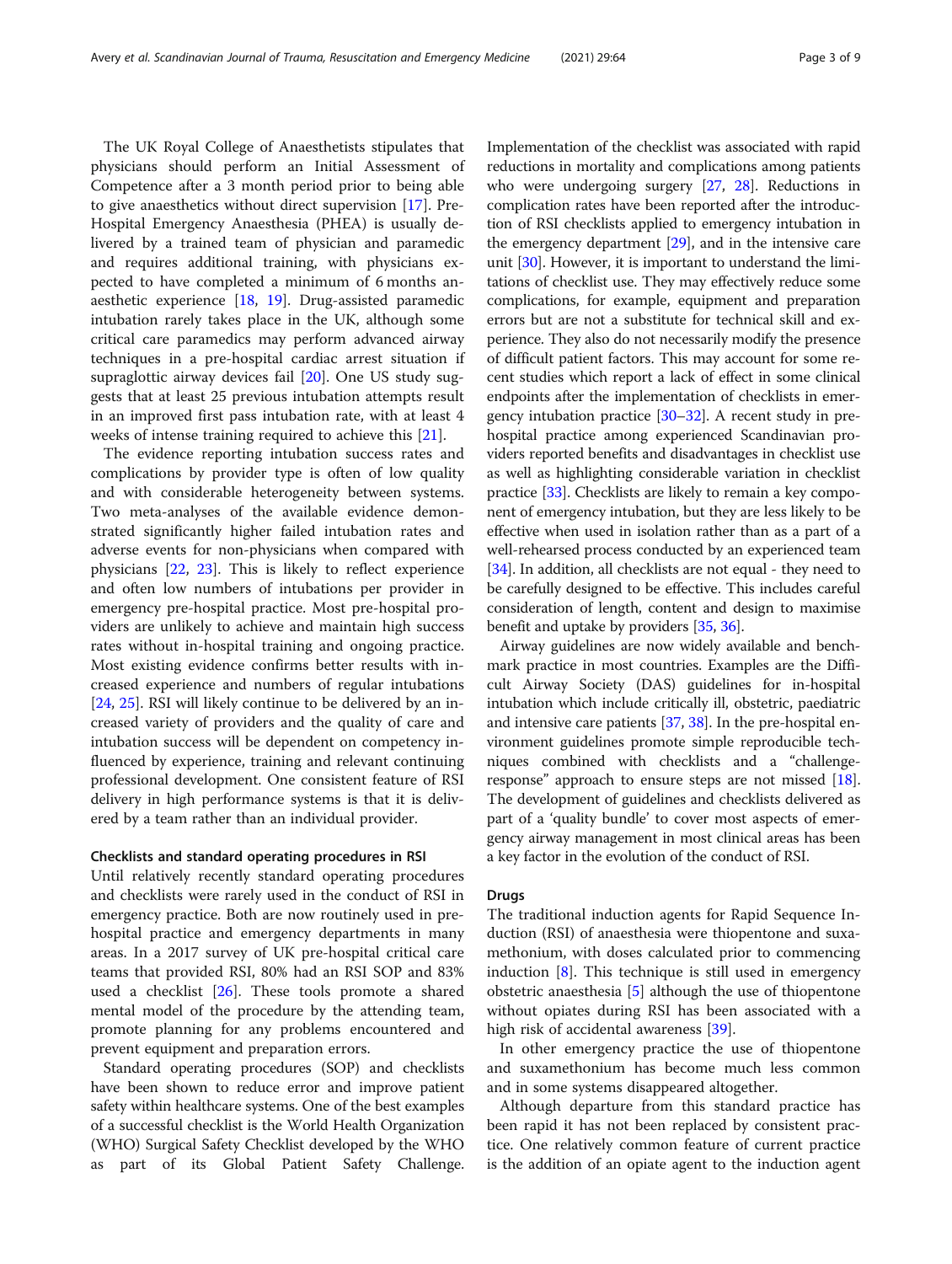and muscle relaxant. Opiates are frequently used as coinduction agents in both hospital and pre-hospital settings, allowing the use of lower doses of hypnotics to promote haemodynamic stability and minimise increases in peri-intubation intracranial pressure. A recent national survey of anaesthetists reported that 80% used an opioid at induction [\[5](#page-6-0), [38](#page-7-0)].

In the operating theatre setting propofol is now a preferred agent for induction in RSI. Outside the operating theatre the drug combination of fentanyl, ketamine and rocuronium for emergency anaesthesia, particularly in a pre-hospital setting, has become widespread UK practice [[40\]](#page-7-0). The historical concerns regarding ketamine and raised intracranial pressure have now been widely rejected [\[41](#page-7-0), [42](#page-7-0)] and there are guidelines which favour the use of ketamine in critically ill patients due to its haemodynamic stability [[38](#page-7-0)]. While ketamine use has increased, the use of etomidate has sharply decreased in many countries in the same period. Etomidate was considered an induction agent with minimal haemodynamic effects but has fallen out of favour in hospital and critical care because of its adrenocortical suppression side effects. There is little evidence for harmful adrenocortical suppression after a single induction dose of etomidate but it seems unlikely that use of this agent will increase back to previous levels [\[43](#page-7-0)].

The importance of "adequate neuromuscular blockade" is a key point stressed in the DAS airway guidelines to avoid difficult intubating conditions [\[37](#page-7-0), [44\]](#page-7-0). The reduction of the use of the short acting depolarizing muscle relaxant suxamethonium which was associated with excellent intubating conditions has been dramatic. This was driven by the introduction of rocuronium into anaesthetic practice which, when administered at high doses, has a much more rapid onset of action than older non-depolarizing agents. Studies comparing the two agents have failed to show significant differences in intubation success or complications [[44\]](#page-7-0), although a Cochrane review in 2015 still narrowly favoured the use of suxamethonium for RSI  $[45]$ . In the same year a survey of UK pre-hospital practice reported 41% of services using rocuronium for RSI and this has likely increased significantly in subsequent years [[46\]](#page-7-0). The development of sugammadex, an agent which can rapidly reverse the effects of rocuronium [[47\]](#page-7-0) has been suggested as a reason why RSI is now frequently conducted with rocuronium. In fact, rocuronium was being used for RSI before the introduction of sugammadex and a large proportion of critically ill patients are not in the patient population where 'waking' after failed intubation is an option [\[4](#page-6-0)]. Sugammadex is rarely carried by pre-hospital services [[46\]](#page-7-0). The confidence to use a long acting muscle relaxant may be increased by the very high success rates of airway rescue techniques reported after failed intubation

in recent large studies, even in the resource-poor prehospital environment [\[46,](#page-7-0) [48\]](#page-7-0).

Drug use for RSI has not only changed significantly since the original descriptions of RSI but internationally reported practice demonstrates major variations. A prospective study of 3710 medical and trauma intubations in 43 emergency departments in Australia and New Zealand in 2017 mostly by emergency physicians reported that propofol, thiopentone or ketamine were used with similar frequency for induction, and suxamethonium was still the most commonly used muscle relaxant [\[49](#page-7-0)]. In German pre-hospital practice when a total of 9720 RSIs were examined over a 10 year period dramatic reductions in etomidate were reported with a rise in pro-pofol and ketamine use [[50](#page-7-0)]. Fentanyl was the most commonly administered opiate but sufentanil was also increasingly used. These studies demonstrate that even within countries the use of drugs for RSI are very varied and there is little consensus on which combination of agents is ideal. An alternative view might be that expert practitioners are increasingly tailoring their anaesthetic techniques to specific patient groups.

### Pre-induction sedation

Patients requiring emergency anaesthesia are sometimes agitated or noncompliant due to trauma or critical illness. In order to achieve safe and effective conditions for monitoring, pre-oxygenation and induction of anaesthesia it may be necessary to sedate the patient with a small dose of the intended induction drug or another sedative agent. This is essentially procedural sedation to achieve suitable conditions for induction of anaesthesia. This technique is in conflict with traditional RSI where no agents are administered before induction but was described in UK pre-hospital anaesthesia guidelines in 2009 and again in 2017 [\[18\]](#page-6-0). A safety feature of the technique is that sedation is only administered when preparation for RSI is completed.

#### Cricoid pressure

Cricoid pressure was introduced into clinical practice as a key element of RSI in 1961, based mainly on a small case series on cadavers [[1](#page-6-0)]. It is used to compress the oesophagus and prevent regurgitation of gastric contents until the airway is secured with a tracheal tube. Many anaesthetists also use it to manipulate the upper airway to improve laryngeal view. A pressure of 20-40 N is cited as the amount of pressure that should be applied [\[10](#page-6-0)]. There is a growing scepticism about the efficacy of cricoid pressure during emergency anaesthesia. A Cochrane review published in 2015 noted the lack of high quality evidence on the subject but acknowledged that what evidence there was did not strongly support the intervention [\[51](#page-7-0)]. Subsequently a multicentre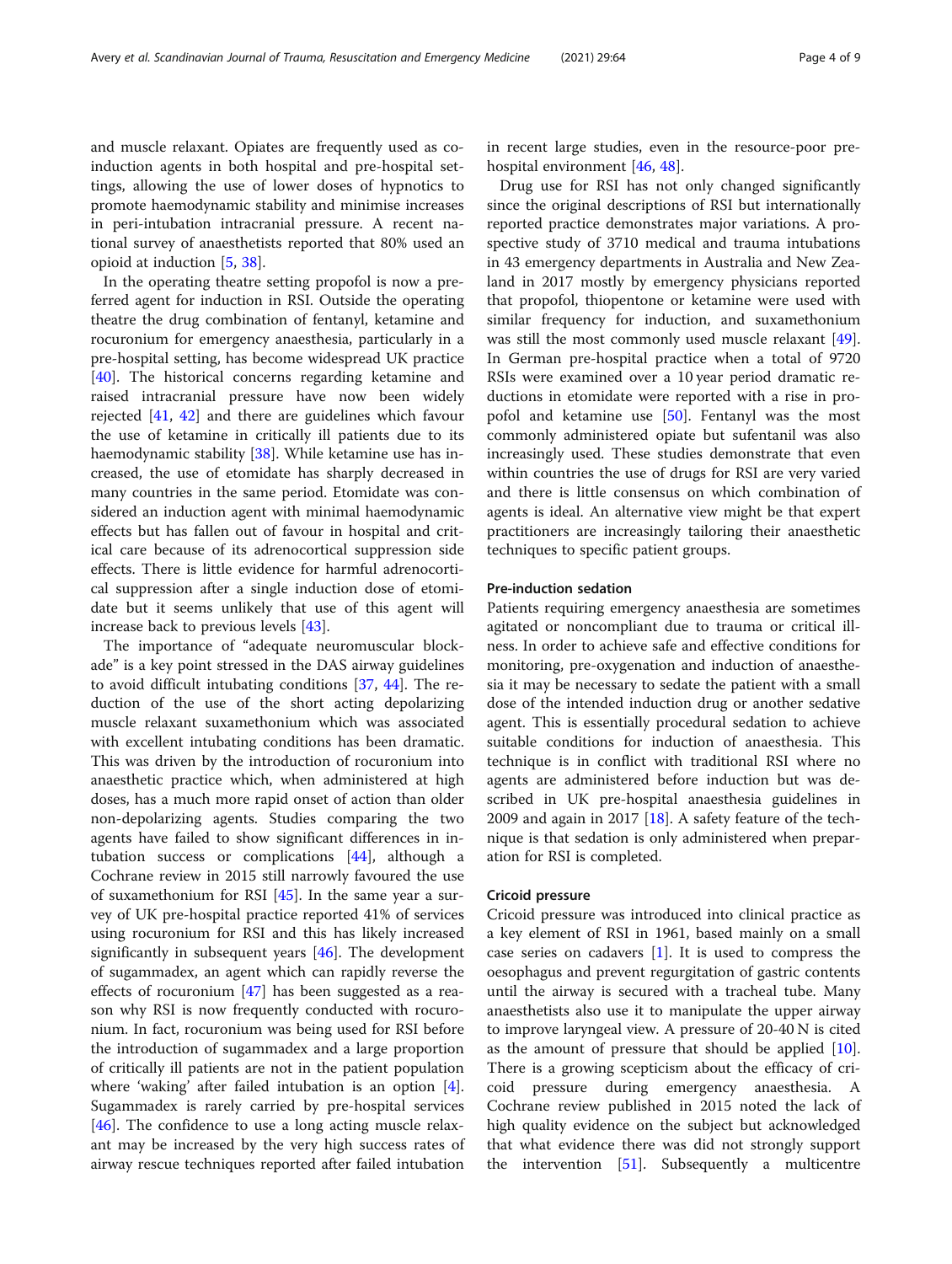randomized, double-blind, study conducted in the US was published in 2019 and demonstrated that in 3472 patients who had emergency RSI the use of cricoid pressure did not reduce the incidence of aspiration. It also suggested that intubation was more difficult in the cricoid pressure group [\[52](#page-7-0)]. There is a school of thought that if cricoid pressure is used it may inhibit air entry into the stomach. Therefore ventilation during the apnoeic period following drug administration may be less likely to provoke aspiration. The UK is one of only a few countries with a high use of cricoid pressure particularly compared to other European countries [\[53](#page-7-0)]. UK DAS guidelines recommend the early removal of cricoid pressure if there is a difficult laryngoscopy [[37\]](#page-7-0). Other national and international guidelines including those by the European Resuscitation Council, Scandinavian Clinical Practice Guidelines, and German Airway Management Guidelines do not support its use [[54](#page-7-0)–[56](#page-7-0)].

The use of cricoid pressure as an essential component of RSI is decreasing. When it is used it is widely recommended that it should be rapidly released in the event of a poor view at laryngoscopy.

#### Peri-induction oxygenation

There is recognition that the balance of risk between aspiration and hypoxia was not addressed by the traditional RSI method. This is particularly important for critically ill patients who are at high risk of becoming hypoxic during the apnoeic period of induction [\[57](#page-7-0)]. This has led to the development of simple techniques to maintain oxygenation.

Nasal apnoeic oxygenation can be delivered by high flow oxygen (10-15 L/min) through nasal cannulae and has been shown to significantly increase the time to de-saturation during the apnoeic period of induction [[58](#page-7-0), [59\]](#page-7-0). The development of transnasal humidified rapidinsufflation ventilatory exchange (THRIVE) has also been used to maintain oxygenation although mostly in the operating theatre environment  $[60, 61]$  $[60, 61]$  $[60, 61]$  $[60, 61]$ . In nonoperating theatre environments, it has been clearly demonstrated that apnoeic oxygenation is straightforward to deliver. Where the airway is patent it would be fully expected to increase the time to desaturation and this has been confirmed in the pre-hospital environment  $[62]$  $[62]$ . Unfortunately, clear benefit has not been demonstrated in more recent studies  $[63, 64]$  $[63, 64]$  $[63, 64]$  $[63, 64]$ . On the basis that apnoeic oxygenation is likely to delay the onset of hypoxaemia in some patient groups and is easy to deliver, it is likely to continue to be used in emergency practice. A different approach to the prevention of hypoxia in the apnoeic period is to avoid apnoea during induction altogether. A large multicentre trial showed that gentle bag valve mask ventilation between induction and laryngoscopy reduced the incidence of hypoxia without adversely affecting aspiration rates [[65\]](#page-7-0). This practice may already have been commonplace. In 2016, 17% of UK anaesthetists surveyed performed gentle mask ventilation during the apnoeic period during emergency RSI [[5\]](#page-6-0).

Another simple technique to improve oxygenation during emergency anaesthesia is to optimise patient positioning. In addition to improving oxygenation a head up position has been recommended to prevent aspiration and improve intubation success [[38](#page-7-0)]. However, a recent study randomised patients undergoing emergency RSI to a ' $25^\circ$  ramped up' position and compared them to patients in the standard supine position. The authors were unable to demonstrate any benefits in oxygenation and also reported significantly worse laryngoscopic views and increased intubation difficulty [[66\]](#page-8-0). The benefits or disadvantages of a head up position are not therefore clear. There are other positioning considerations which can also influence intubation difficulty including removal of cervical collars and ensuring, in the pre-hospital environment, 360-degree access to the patient and the use of an ambulance trolley at waist height to optimise laryngoscopy attempts [\[18](#page-6-0)]. The ability to tip a trolley is also desirable [[10\]](#page-6-0).

Simple strategies to maintain oxygenation and improve the laryngoscopic view have been incorporated into emergency RSI techniques. Although the benefits have not been straightforward to establish, the available evidence suggests that adaptations do not cause increased risk of complications such as aspiration.

## Equipment developments

The increasing availability and portability of video laryngoscopes has led to a significant increase in their use in emergency anaesthesia including in emergency departments and pre-hospital care. A Cochrane review published in 2016 examined over 60 studies and concluded that video laryngoscopy can improve laryngoscopic view and reduce failed intubation rates particularly in patients with difficult airways. Only three studies included emergency patients [\[67\]](#page-8-0). The published evidence for the value of video laryngoscopy over direct laryngoscopy in emergency anaesthesia is inconclusive and the quality of available evidence is low [\[67](#page-8-0)]. Indeed, one study showed no difference between direct and video laryngoscopy in survival to hospital discharge in trauma patients and showed a longer median time to intubation; sub-group analysis of severe head injury patients seemed to be associated with a greater incidence of hypoxia during the intubation attempt  $[68]$  $[68]$  $[68]$ . There is however consensus that, in the airway management of critically ill patients videolaryngoscopy should be immediately available [\[38](#page-7-0)]. The benefits of availability were confirmed in a recent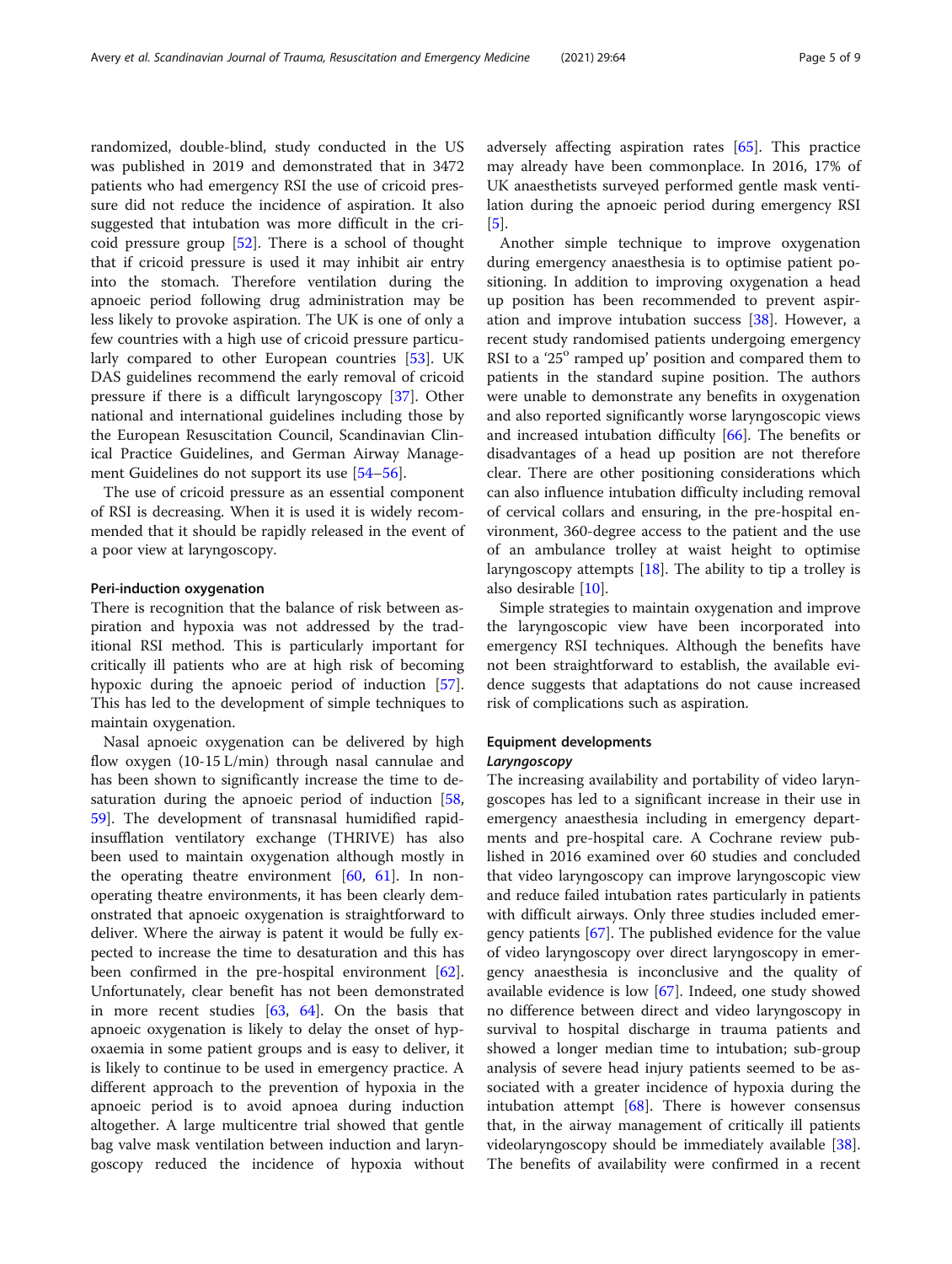randomised pre-hospital study which found both direct and indirect laryngoscopy to be equally effective but reported that swapping from one technique to the other was more successful than a second attempt with the same device [[69\]](#page-8-0).

Despite the fact that intubation difficulties are more likely to occur outside the operating theatre environment a recent survey reported that video laryngoscopes are most commonly available in operating rooms and less so in the areas where emergency anaesthesia is performed outside the operating room [\[70](#page-8-0)]. The potential risks of transmission of infection during emergency intubation have been brought into sharp focus during the COVID-19 pandemic. UK guidelines recommend videolaryngoscopy as the first line option for emergency intubation in high risk patients [[71\]](#page-8-0).

Since the description of RSI the use of an intubating bougie has become standard UK practice to optimise the first attempt of emergency tracheal intubation during both direct and video laryngoscopy [[19,](#page-6-0) [72](#page-8-0), [73\]](#page-8-0). The simple device is used variably in other countries, but some recent high-quality studies have demonstrated superiority over other intubation techniques [[74\]](#page-8-0).

Advances in the standard of monitoring equipment have transformed the conduct of emergency anaesthesia. There are well developed minimum monitoring national standards in place for elective and emergency anaesthesia and almost identical standards are recommended for pre-hospital anaesthesia [\[18](#page-6-0)]. The use of capnography to detect oesophageal intubation is a key improvement in the conduct of RSI and has been identified as a vital tool in the prevention of life threatening complications in emergency intubation [[15,](#page-6-0) [75\]](#page-8-0). In patients requiring neuroprotection, invasive blood pressure monitoring may be indicated to prevent both hypo and hypertension [[76](#page-8-0)].

### Management of failed intubation after RSI

The developments in equipment, monitoring and techniques have made failed intubation after RSI less common. When intubation does fail rescue techniques have developed to make poor outcomes less likely. The development of supraglottic airways have made a proportion of 'can't intubate, can't ventilate' situations much easier to manage and the use of familiar failed intubation guidelines have reduced hypoxic time and the speed at which rescue techniques, including rescue surgical airway, are performed [[37\]](#page-7-0). Recent studies have also suggested a fall in the rates of rescue surgical airway both in emergency departments [\[77](#page-8-0)] and in pre-hospital practice [[78](#page-8-0)].

#### Governance of RSI

In most well-resourced hospitals and emergency medical systems the conduct of RSI is subject to multiple governance processes which were not present when RSI was introduced. Training, supervision, guidelines, and incident reporting are just some of the governance elements which aim to deliver safer emergency anaesthesia. Registries and databases provide information to guide quality improvement and major multicentre national audit projects have identified key areas for improvement of the RSI process, particularly around airway complications and awareness [[15,](#page-6-0) [39](#page-7-0)]. More recently this activity has extended to more the difficult areas of emergency anaesthesia in the emergency department and in pre-hospital care [[14\]](#page-6-0) and individual services have adopted quality improvement recommendations such as key performance indicators for pre-hospital anaesthesia [\[75\]](#page-8-0).

#### Conclusions

In many respects the conduct of RSI in current emergency practice is far removed from the original descriptions of the procedure. Despite this, the principles – rapid delivery of a definitive airway and avoiding aspiration, are still highly relevant and the indications for RSI remain relatively unchanged. Changes to the procedure have tackled several considerations less well addressed by the original technique including reducing the frequency and severity of hypoxaemia, reducing the frequency of failed intubation and making detection and management of complications more effective. The remarkable consensus in RSI practice that persisted for many years has lessened in recent years. Despite this, standardisation is often in place in many systems. It is difficult to know whether variations in practice are necessary to deliver tailored care to different patient groups or whether increased consistency has the potential to improve overall patient safety. In in-hospital practice it has been suggested that avoidance of adverse events and successful intubation of critically ill patients on the first attempt can be positively influenced by operator related factors including training and experience, equipment selection and drug choices [[79](#page-8-0)]. Limiting choice and delivering a very standard RSI might be more appropriate when RSI is delivered by less experienced operators in more austere environments [\[14](#page-6-0)]. One consistency in high performing systems is the recognition that the delivery of high-quality RSI is not a solo activity and requires an effective team approach to apply the appropriate techniques. In addition, attention to all factors in RSI delivery is important. Systems reporting improvement rarely introduce or change only one component of the procedure. Usually a 'bundle' of improvements has been required to address all aspects of the procedure and deliver improved quality [[34,](#page-7-0) [80\]](#page-8-0).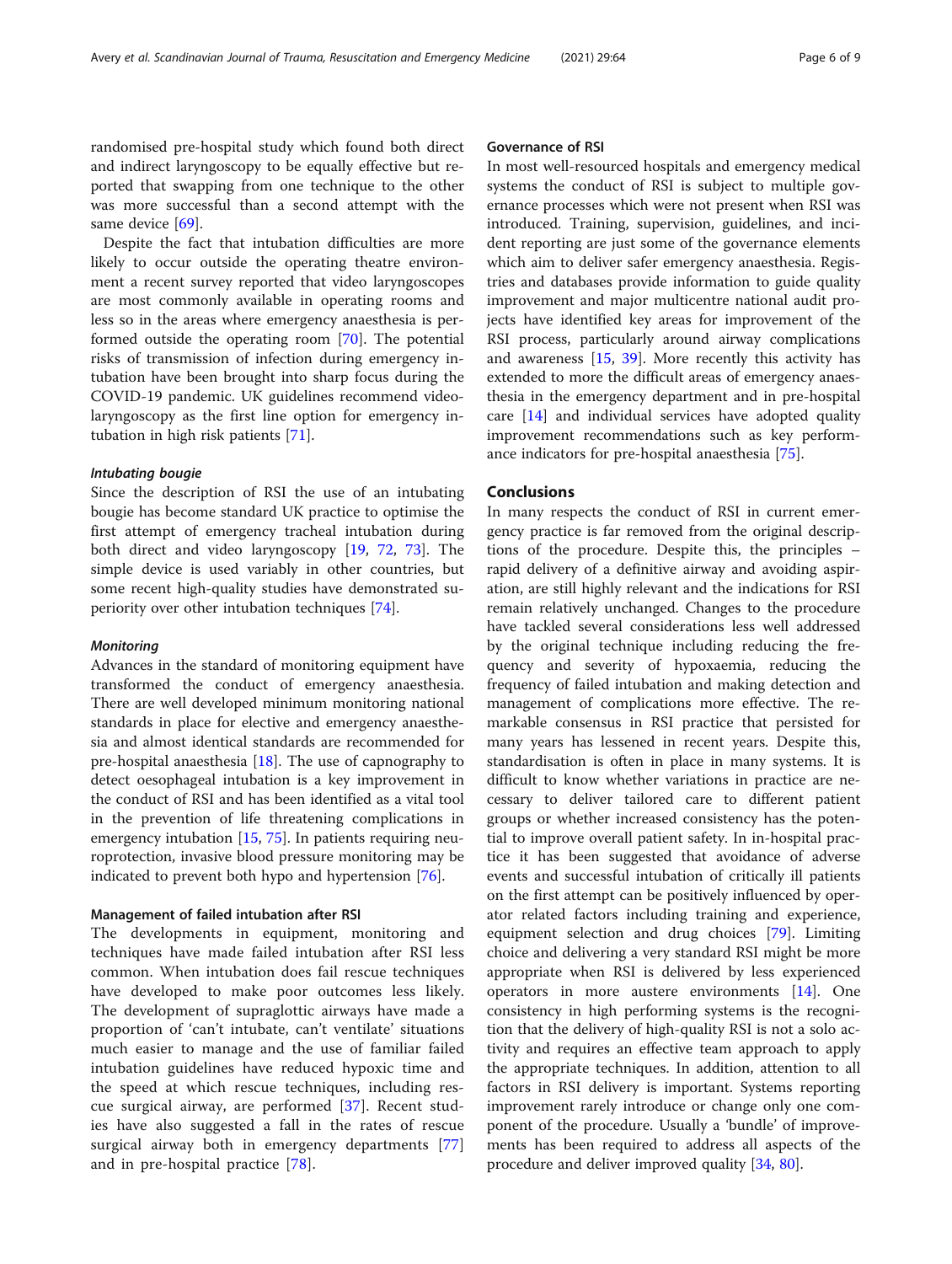<span id="page-6-0"></span>The safety of RSI is as important now as it was when first described. It is carried out on our sickest and most unstable patients in all emergency treatment areas. Choices of drugs and techniques have rapidly increased and many of these changes have the potential to improve safety. Providers of RSI now have a wide range of tools and techniques available to enhance the basic procedure. These can be incorporated into a structured plan to deliver safe emergency anaesthesia to their particular patient casemix.

#### Abbreviations

RSI: Rapid Sequence Induction; DAS: Difficult Airway Society; GCS: Glasgow Coma Score; WHO: World Health Organisation; SOP: Standard Operating Procedures; PHEA: Pre-Hospital Emergency AnaesthesiaEDEmergency Department; ICU: Intensive Care Unit; NAP: National Audit Project

#### Acknowledgements

There are no acknowledgements.

#### Authors' contributions

PA, SM, JR drafted the initial manuscript. DL, HML provided feedback and editing. All authors agreed on the final draft.

#### Funding

No funding was received for this review.

#### Availability of data and materials

Data sharing not applicable to this article as no datasets were generated or analysed during the current study.

#### Declarations

#### Ethics approval

Not applicable.

# Consent for publication

Not applicable.

#### Competing interests

The authors declare that they have no competing interests.

#### Author details

<sup>1</sup>Southmead Hospital, North Bristol NHS Trust, Bristol BS10 5NB, UK. <sup>2</sup>Essex & Herts Air Ambulance, Flight House, Earls Colne, Colchester, Essex CO6 2NS, UK. <sup>3</sup>Thames Valley Air Ambulance Stokenchurch House, Oxford Rd, Stokenchurch, High Wycombe HP14 3SX, UK. <sup>4</sup>Norwegian Air Ambulance Foundation, Holterveien 24, 1441 Drøbak, Norway. <sup>5</sup>Blizard Institute, Queen Mary University, Whitechapel, London E1 2AT, UK.

### Received: 4 March 2021 Accepted: 28 April 2021 Published online: 13 May 2021

#### References

- 1. Sellick BA. Cricoid pressure to control regurgitation of stomach contents during induction of anaesthesia. Lancet. 1961;2(7199):404–6. [https://doi.](https://doi.org/10.1016/s0140-6736(61)92485-0) [org/10.1016/s0140-6736\(61\)92485-0](https://doi.org/10.1016/s0140-6736(61)92485-0).
- 2. Mendelson CL. The aspiration of stomach contents into the lungs during obstetric anesthesia. Am J Obstet Gynecol. 1946;52(2):191–205. [https://doi.](https://doi.org/10.1016/S0002-9378(16)39829-5) [org/10.1016/S0002-9378\(16\)39829-5.](https://doi.org/10.1016/S0002-9378(16)39829-5)
- 3. Stept WJ, Safar P. Rapid induction-intubation for prevention of gastriccontent aspiration. Anesth Analg. 1970;49(4):633–6.
- 4. Morris J, Cook TM. Rapid sequence induction: a national survey of practice. Anaesthesia. 2001;56(11):1090–7. [https://doi.org/10.1046/j.1365-2](https://doi.org/10.1046/j.1365-2044.2001.01962.x) [044.2001.01962.x.](https://doi.org/10.1046/j.1365-2044.2001.01962.x)
- 5. Sajayan A, Wicker J, Ungureanu N, Mendonca C, Kimani PK. Current practice of rapid sequence induction of anaesthesia in the UK - a national survey. Br J Anaesth. 2016;117:69–74.
- 6. Koerber JP, Roberts GEW, Whitaker R, Thorpe CM. Variation in rapid sequence induction techniques: current practice in Wales. Anaesthesia. 2009;64(1):54–9. <https://doi.org/10.1111/j.1365-2044.2008.05681.x>.
- 7. El-Orbany M, Connolly LA. Rapid sequence induction and intubation: current controversy. Anesth Analg. 2010;110(5):1318–25. [https://doi.org/1](https://doi.org/10.1213/ANE.0b013e3181d5ae47) [0.1213/ANE.0b013e3181d5ae47.](https://doi.org/10.1213/ANE.0b013e3181d5ae47)
- 8. Wallace C, McGuire B. Rapid sequence induction: its place in modern anaesthesia. Continuining Educ Anaesth Crit Care Pain. 2013;14(3):130–5.
- 9. Cabrini L, Landoni G, Baiardo Redaelli M, Saleh O, Votta CD, Fominskiy E, et al. Tracheal intubation in critically ill patients: a comprehensive systematic review of randomized trials. Crit Care. 2018;22(1):6. [https://doi.org/10.1186/](https://doi.org/10.1186/s13054-017-1927-3) [s13054-017-1927-3.](https://doi.org/10.1186/s13054-017-1927-3)
- 10. Sinclair R, Luxton M. Rapid sequence induction. Continuining Educ Anaesth Crit Care Pain. 2005;5(2):45–8. [https://doi.org/10.1093/bjaceaccp/mki016.](https://doi.org/10.1093/bjaceaccp/mki016)
- 11. Reid C, Chan L, Tweeddale M. The who, where, and what of rapid sequence intubation: prospective observational study of emergency RSI outside the operating theatre. Emerg Med J. 2004;21(3):296–301. [https://doi.org/10.113](https://doi.org/10.1136/emj.2003.007344) [6/emj.2003.007344.](https://doi.org/10.1136/emj.2003.007344)
- 12. Turner J, Bourn S, Raitt J, Ley E, O'Meara M, Pre-HOspital Trainee Operated research Network study investigators. Pre-hospital emergency anaesthesia in the United Kingdom: an observational cohort study. Br J Anaesth. 2020; 124(5):579–84. [https://doi.org/10.1016/j.bja.2020.01.023.](https://doi.org/10.1016/j.bja.2020.01.023)
- 13. Hillman K. Critical care without walls. Curr Opin Crit Care. 2002;8(6):594–9. <https://doi.org/10.1097/00075198-200212000-00019>.
- 14. Asai T. Airway management inside and outside operating roomscircumstances are quite different. Br J Anaesth. 2018;120(2):207–9. [https://](https://doi.org/10.1016/j.bja.2017.10.010) [doi.org/10.1016/j.bja.2017.10.010.](https://doi.org/10.1016/j.bja.2017.10.010)
- 15. Cook TM, Woodall N, Harper J, Benger J, Fourth National Audit Project. Major complications of airway management in the UK: results of the fourth National Audit Project of the Royal College of Anaesthetists and the difficult airway society. Part 2: intensive care and emergency departments. Br J Anaesth. 2011;106(5):632–42. [https://doi.org/10.1093/bja/aer059.](https://doi.org/10.1093/bja/aer059)
- 16. Kerslake D, Oglesby AJ, Di Rollo N, James E, McKeown DW, Ray DC, et al. Tracheal intubation in an urban emergency department in Scotland: a prospective, observational study of 3738 intubations. Resuscitation. 2015;89: 20–4. [https://doi.org/10.1016/j.resuscitation.2015.01.005.](https://doi.org/10.1016/j.resuscitation.2015.01.005)
- 17. Royal College of Anaesthetists. Initial Assessment of Competencies (IAC). 2020. <https://rcoa.ac.uk/training-careers/training-anaesthesia>. Accessed 22 Jan 2021.
- 18. Lockey DJ, Crewdson K, Davies G, Jenkins B, Klein J, Laird C, et al. AAGBI: safer pre-hospital anaesthesia 2017: Association of Anaesthetists of Great Britain and Ireland. Anaesthesia. 2017;72(3):379–90. <https://doi.org/10.1111/anae.13779>.
- 19. Crewdson K, Lockey D, Voelckel W, Temesvari P, Lossius HM, EHAC Medical Working Group. Best practice advice on pre-hospital emergency anaesthesia & advanced airway management. Scand J Trauma Resusc Emerg Med. 2019;27(1):6.
- 20. Deakin CD, Clarke T, Nolan J, Zideman DA, Gwinnutt C, Moore F, et al. A critical reassessment of ambulance service airway management in prehospital care: joint Royal Colleges Ambulance Liaison Committee Airway Working Group, June 2008. Emerg Med J. 2010;27(3):226–33. [https://doi.](https://doi.org/10.1136/emj.2009.082115) [org/10.1136/emj.2009.082115](https://doi.org/10.1136/emj.2009.082115).
- 21. Grissom TE, Sappenfield J, Galvagno SM Jr, Cherry SV, Chang YC, Hu PF. Performance assessment in airway management training for nonanesthesiology trainees: an analysis of 4,282 airway procedures performed at a level-1 trauma center. Anaesthesia. 2014;120(1):185–95. [https://doi.org/10.1097/ALN.0000000000000064.](https://doi.org/10.1097/ALN.0000000000000064)
- 22. Fouche PF, Stein C, Simpson P, Carlson JN, Doi SA. Nonphysician Out-of-Hospital Rapid Sequence Intubation Success and Adverse Events: A Systematic Review and Meta-Analysis. Ann Emerg Med. 2017;70(4):449–59.e20.
- 23. Crewdson K, Lockey DJ, Røislien J, Lossius HM, Rehn M. The success of prehospital tracheal intubation by different pre-hospital providers: a systematic literature review and meta-analysis. Crit Care. 2017;21(1):31. [https://doi.org/1](https://doi.org/10.1186/s13054-017-1603-7) [0.1186/s13054-017-1603-7.](https://doi.org/10.1186/s13054-017-1603-7)
- 24. Warner KJ, Carlbom D, Cooke CR, Bulger EM, Copass MK, Sharar SR. Paramedic training for proficient prehospital endotracheal intubation. Prehosp Emerg Care. 2010;14(1):103–8. <https://doi.org/10.3109/10903120903144858>.
- 25. Gillett B, Saloum D, Aghera A, Marshall JP. Skill proficiency is predicted by intubation frequency of emergency medicine attending physicians. West J Emerg Med. 2019;20(4):601–9. [https://doi.org/10.5811/westjem.2019.6.42946.](https://doi.org/10.5811/westjem.2019.6.42946)
- 26. Burgess MR, Crewdson K, Lockey DJ, Perkins ZB. Prehospital emergency anaesthesia: an updated survey of UK practice with emphasis on the role of standardisation and checklists. Emerg Med J. 2018;35(9):532–7. [https://doi.](https://doi.org/10.1136/emermed-2017-206592) [org/10.1136/emermed-2017-206592](https://doi.org/10.1136/emermed-2017-206592).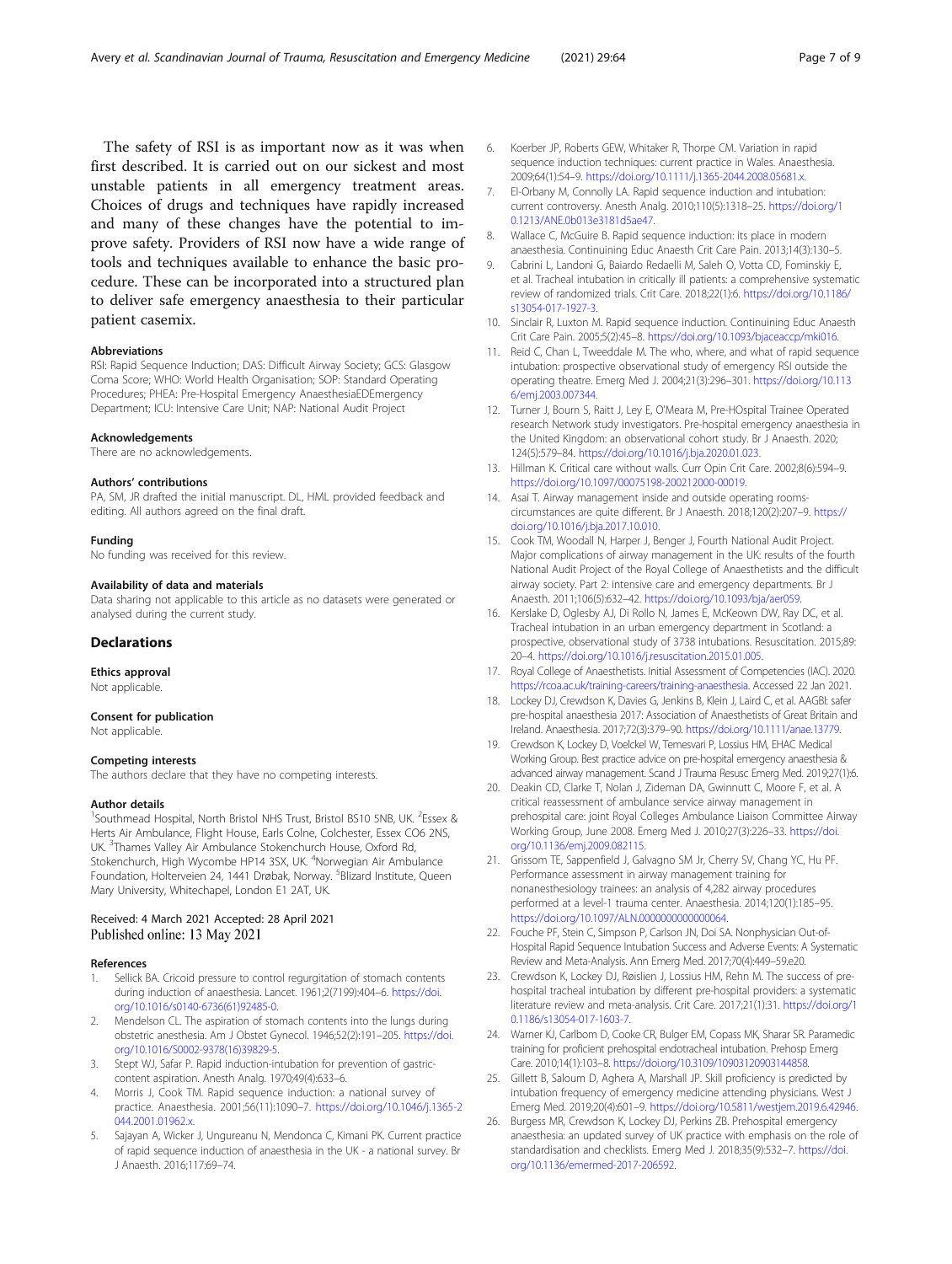- <span id="page-7-0"></span>27. Haynes AB, Weiser TG, Berry WR, Lipsitz SR, Breizat AH, Dellinger EP, et al. A surgical safety checklist to reduce morbidity and mortality in a global population. N Engl J Med. 2009;360(5):491–9. [https://doi.org/10.1056/](https://doi.org/10.1056/NEJMsa0810119) [NEJMsa0810119](https://doi.org/10.1056/NEJMsa0810119).
- 28. de Vries EN, Prins HA, Crolla RM, den Outer AJ, van Andel G, van Helden SH, et al. Effect of a comprehensive surgical safety system on patient outcomes. N Engl J Med. 2010;363(20):1928–37. [https://doi.org/10.1056/NEJMsa0911535.](https://doi.org/10.1056/NEJMsa0911535)
- 29. Smith KA, High K, Collins SP, Self WH. A preprocedural checklist improves the safety of emergency department intubation of trauma patients. Acad Emerg Med. 2015;22(8):989–92. <https://doi.org/10.1111/acem.12717>.
- 30. Turner JS, Bucca AW, Propst SL, Ellender TJ, Sarmiento EJ, Menard LM, et al. Association of Checklist use in endotracheal intubation with clinically important outcomes: a systematic review and meta-analysis. JAMA Netw Open. 2020;3(7):e209278. [https://doi.org/10.1001/jama](https://doi.org/10.1001/jamanetworkopen.2020.9278) [networkopen.2020.9278](https://doi.org/10.1001/jamanetworkopen.2020.9278).
- 31. Janz DR, Semler MW, Joffe AM, Casey JD, Lentz RJ, deBoisblanc BP, et al. A multicenter randomized trial of a checklist for endotracheal intubation of critically ill adults. Chest. 2018;153(4):816–24. [https://doi.org/10.1016/j.chest.2](https://doi.org/10.1016/j.chest.2017.08.1163) [017.08.1163.](https://doi.org/10.1016/j.chest.2017.08.1163)
- 32. Conroy MJ, Weingart GS, Carlson JN. Impact of checklists on peri-intubation care in ED trauma patients. Am J Emerg Med. 2014;32(6):541–4. [https://doi.](https://doi.org/10.1016/j.ajem.2014.02.006) [org/10.1016/j.ajem.2014.02.006.](https://doi.org/10.1016/j.ajem.2014.02.006)
- 33. Klingberg C, Kornhall D, Gryth D, Krüger AJ, Lossius HM, Gellerfors M. Checklists in pre-hospital advanced airway management. Acta Anaesthesiol Scand. 2020;64(1):124–30. [https://doi.org/10.1111/aas.13460.](https://doi.org/10.1111/aas.13460)
- 34. Jaber S, Jung B, Corne P, Sebbane M, Muller L, Chanques G, et al. An intervention to decrease complications related to endotracheal intubation in the intensive care unit: a prospective, multiple-center study. Intensive Care Med. 2010;36(2):248–55. [https://doi.org/10.1007/s00134-009-1717-8.](https://doi.org/10.1007/s00134-009-1717-8)
- 35. Clay-Williams R, Colligan L. Back to basics: checklists in aviation and healthcare. BMJ Qual Saf. 2015;24(7):428–31. <https://doi.org/10.1136/bmjqs-2015-003957>.
- 36. Burian BK, Clebone A, Dismukes K, Ruskin KJ. More than a tick box: medical checklist development, design, and use. Anesth Analg. 2018;126(1):223–32. [https://doi.org/10.1213/ANE.0000000000002286.](https://doi.org/10.1213/ANE.0000000000002286)
- 37. Frerk C, Mitchell VS, McNarry AF, Mendonca C, Bhagrath R, Patel A, et al. Difficult airway society 2015 guidelines for management of unanticipated difficult intubation in adults. Br J Anaesth. 2015;115(6):827–48. [https://doi.](https://doi.org/10.1093/bja/aev371) [org/10.1093/bja/aev371.](https://doi.org/10.1093/bja/aev371)
- 38. Higgs A, McGrath BA, Goddard C, Rangasami J, Suntharalingam G, Gale R, et al. Guidelines for the management of tracheal intubation in critically ill adults. Br J Anaesth. 2018;120(2):323–52. [https://doi.org/10.1](https://doi.org/10.1016/j.bja.2017.10.021) [016/j.bja.2017.10.021.](https://doi.org/10.1016/j.bja.2017.10.021)
- 39. Pandit JJ, Cook TM, editors. NAP5 Accidental Awareness during General Anaesthesia in the United Kingdom and Ireland: Chapter 6; 2014.
- 40. Lyon RM, Perkins ZB, Chatterjee D, Lockey DJ, Russell MQ, Kent S, et al. Significant modification of traditional rapid sequence induction improves safety and effectiveness of pre-hospital trauma anaesthesia. Crit Care. 2015; 19(1):134. [https://doi.org/10.1186/s13054-015-0872-2.](https://doi.org/10.1186/s13054-015-0872-2)
- 41. Schwedler M, Miletich DJ, Albrecht RF. Cerebral blood-flow and metabolism following ketamine administration. Can Anaesth Soc J. 1982;29(3):222–6. <https://doi.org/10.1007/BF03007120>.
- 42. Zeiler FA, Teitelbaum J, West M, Gillman LM. The ketamine effect on ICP in traumatic brain injury. Neurocrit Care. 2014;21(1):163–73. [https://doi.org/10.1](https://doi.org/10.1007/s12028-013-9950-y) [007/s12028-013-9950-y](https://doi.org/10.1007/s12028-013-9950-y).
- 43. Bruder EA, Ball IM, Ridi S, Pickett W, Hohl C. Single induction dose of etomidate versus other induction agents for endotracheal intubation in critically ill patients. Cochrane Database Syst Rev. 2015;1(1):Cd010225.
- 44. Marsch SC, Steiner L, Bucher E, Pargger H, Schumann M, Aebi T, et al. Succinylcholine versus rocuronium for rapid sequence intubation in intensive care: a prospective, randomized controlled trial. Crit Care. 2011; 15(4):R199. <https://doi.org/10.1186/cc10367>.
- 45. Tran DT, Newton EK, Mount VA, Lee JS, Wells GA, Perry JJ. Rocuronium versus succinylcholine for rapid sequence induction intubation. Cochrane Database Syst Rev. 2015;2015(10):Cd002788.
- 46. Hartley EL, Alcock R. Rocuronium versus Suxamethonium: a survey of first-line muscle relaxant use in UK Prehospital rapid sequence induction. Prehosp Disaster Med. 2015;30(2):184–6. <https://doi.org/10.1017/S1049023X15000047>.
- 47. Chambers D, Paulden M, Paton F, Heirs M, Duffy S, Hunter JM, et al. Sugammadex for reversal of neuromuscular block after rapid sequence intubation: a systematic review and economic assessment. Br J Anaesth. 2010;105(5):568–75. [https://doi.org/10.1093/bja/aeq270.](https://doi.org/10.1093/bja/aeq270)
- 48. Gellerfors M, Fevang E, Bäckman A, Krüger A, Mikkelsen S, Nurmi J, et al. Pre-hospital advanced airway management by anaesthetist and nurse anaesthetist critical care teams: a prospective observational study of 2028 pre-hospital tracheal intubations. Br J Anaesth. 2018;120(5):1103–9. [https://](https://doi.org/10.1016/j.bja.2017.12.036) [doi.org/10.1016/j.bja.2017.12.036.](https://doi.org/10.1016/j.bja.2017.12.036)
- 49. Alkhouri H, Vassiliadis J, Murray M, Mackenzie J, Tzannes A, McCarthy S, et al. Emergency airway management in Australian and New Zealand emergency departments: a multicentre descriptive study of 3710 emergency intubations. Emerg Med Australas. 2017;29(5):499–508. [https://doi.org/1](https://doi.org/10.1111/1742-6723.12815) [0.1111/1742-6723.12815](https://doi.org/10.1111/1742-6723.12815).
- 50. Wafaisade A, Caspers M, Bouillon B, Helm M, Ruppert M, Gäßler M. Changes in anaesthetic use for trauma patients in German HEMS - a retrospective study over a ten-year period. Scand J Trauma Resusc Emerg Med. 2019; 27(1):23. <https://doi.org/10.1186/s13049-019-0603-9>.
- 51. Algie CM, Mahar RK, Tan HB, Wilson G, Mahar PD, Wasiak J. Effectiveness and risks of cricoid pressure during rapid sequence induction for endotracheal intubation. Cochrane Database Syst Rev. 2015;(11):CD011656. [https://doi.org/10.1002/14651858.CD011656.pub2.](https://doi.org/10.1002/14651858.CD011656.pub2)
- 52. Birenbaum A, Hajage D, Roche S, Ntouba A, Eurin M, Cuvillon P, et al. Effect of cricoid pressure compared with a sham procedure in the rapid sequence induction of anesthesia: the IRIS randomized clinical trial. JAMA Surg. 2019; 154(1):9–17.
- 53. Gwinnutt M, Gwinnutt J, Robinson D. The use of cricoid pressure during rapid sequence induction in trauma patients - UK and European practice compared. Trauma. 2016;18(1):21–7. <https://doi.org/10.1177/1460408615615599>.
- 54. Soar J, Nolan JP, Bottiger BW, Perkins GD, Lott C, Carli P, et al. European resuscitation council guidelines for resuscitation 2015: section 3. Adult advanced life support. Resuscitation. 2015;95:100–47. [https://doi.org/10.101](https://doi.org/10.1016/j.resuscitation.2015.07.016) [6/j.resuscitation.2015.07.016](https://doi.org/10.1016/j.resuscitation.2015.07.016).
- 55. Jensen AG, Callesen T, Hagemo JS, Hreinsson K, Lund V, Nordmark J, et al. Scandinavian clinical practice guidelines on general anaesthesia for emergency situations. Acta Anaesthesiol Scand. 2010;54(8):922–50. [https://](https://doi.org/10.1111/j.1399-6576.2010.02277.x) [doi.org/10.1111/j.1399-6576.2010.02277.x.](https://doi.org/10.1111/j.1399-6576.2010.02277.x)
- 56. Piepho T, Cavus E, Noppens R, Byhahn C, Dorges V, Zwissler B, et al. S1 guidelines on airway management : guideline of the German society of anesthesiology and intensive care medicine. Anaesthesist. 2015;64(Suppl 1): 27–40. [https://doi.org/10.1007/s00101-015-0109-4.](https://doi.org/10.1007/s00101-015-0109-4)
- 57. Bodily JB, Webb HR, Weiss SJ, Braude DA. Incidence and duration of continuously measured oxygen desaturation during emergency department intubation. Ann Emerg Med. 2016;67(3):389–95. [https://doi.org/10.1016/j.a](https://doi.org/10.1016/j.annemergmed.2015.06.006) [nnemergmed.2015.06.006](https://doi.org/10.1016/j.annemergmed.2015.06.006).
- 58. Binks MJ, Holyoak RS, Melhuish TM, Vlok R, Hodge A, Ryan T, et al. Apnoeic oxygenation during intubation in the intensive care unit: a systematic review and meta-analysis. Heart Lung. 2017;46(6):452–7. [https://doi.org/10.1](https://doi.org/10.1016/j.hrtlng.2017.08.001) [016/j.hrtlng.2017.08.001](https://doi.org/10.1016/j.hrtlng.2017.08.001).
- 59. Silva LOJE, Cabrera D, Barrionuevo P, Johnson RL, Erwin PJ, Murad MH, et al. Effectiveness of apneic oxygenation during intubation: a systematic review and meta-analysis. Ann Emerg Med. 2017;70(4):483–94 e11. [https://doi.org/1](https://doi.org/10.1016/j.annemergmed.2017.05.001) [0.1016/j.annemergmed.2017.05.001.](https://doi.org/10.1016/j.annemergmed.2017.05.001)
- Lodenius A, Piehl J, Ostlund A, Ullman J, Fagerlund MJ. Transnasal humidified rapid-insufflation ventilatory exchange (THRIVE) vs. facemask breathing pre-oxygenation for rapid sequence induction in adults: a prospective randomised non-blinded clinical trial. Anaesthesia. 2018;73(5): 564–71. [https://doi.org/10.1111/anae.14215.](https://doi.org/10.1111/anae.14215)
- 61. Mariyawelvam MSD, Wijewardena G, Blunt M, Young P. Transnasal humidified rapid insufflation ventilatory exchange for pre-oxygenation and apnoeic oxygenation during rapid sequence inductin. Crit Care. 2015; 19(Suppl 1):208.
- 62. Wimalasena Y, Burns B, Reid C, Ware S, Habig K. Apneic oxygenation was associated with decreased desaturation rates during rapid sequence intubation by an Australian helicopter emergency medicine service. Ann Emerg Med. 2015;65(4):371–6. [https://doi.org/10.1016/j.annemergmed.2014.11.014.](https://doi.org/10.1016/j.annemergmed.2014.11.014)
- 63. Caputo N, Azan B, Domingues R, Donner L, Fenig M, Fields D, et al. Emergency department use of apneic oxygenation versus usual care during rapid sequence intubation: a randomized controlled trial (the ENDAO trial). Acad Emerg Med. 2017;24(11):1387–94. [https://doi.org/10.1111/acem.13274.](https://doi.org/10.1111/acem.13274)
- 64. Crewdson K, Heywoth A, Rehn M, Sadek S, Lockey D. Apnoeic oxygenation for emergency anaesthesia of pre-hospital trauma patients. Scand J Trauma Resusc Emerg Med. 2021;29(1):10. <https://doi.org/10.1186/s13049-020-00817-7>.
- 65. Casey JD, Janz DR, Russell DW, Vonderhaar DJ, Joffe AM, Dischert KM, et al. Bag-mask ventilation during tracheal intubation of critically ill